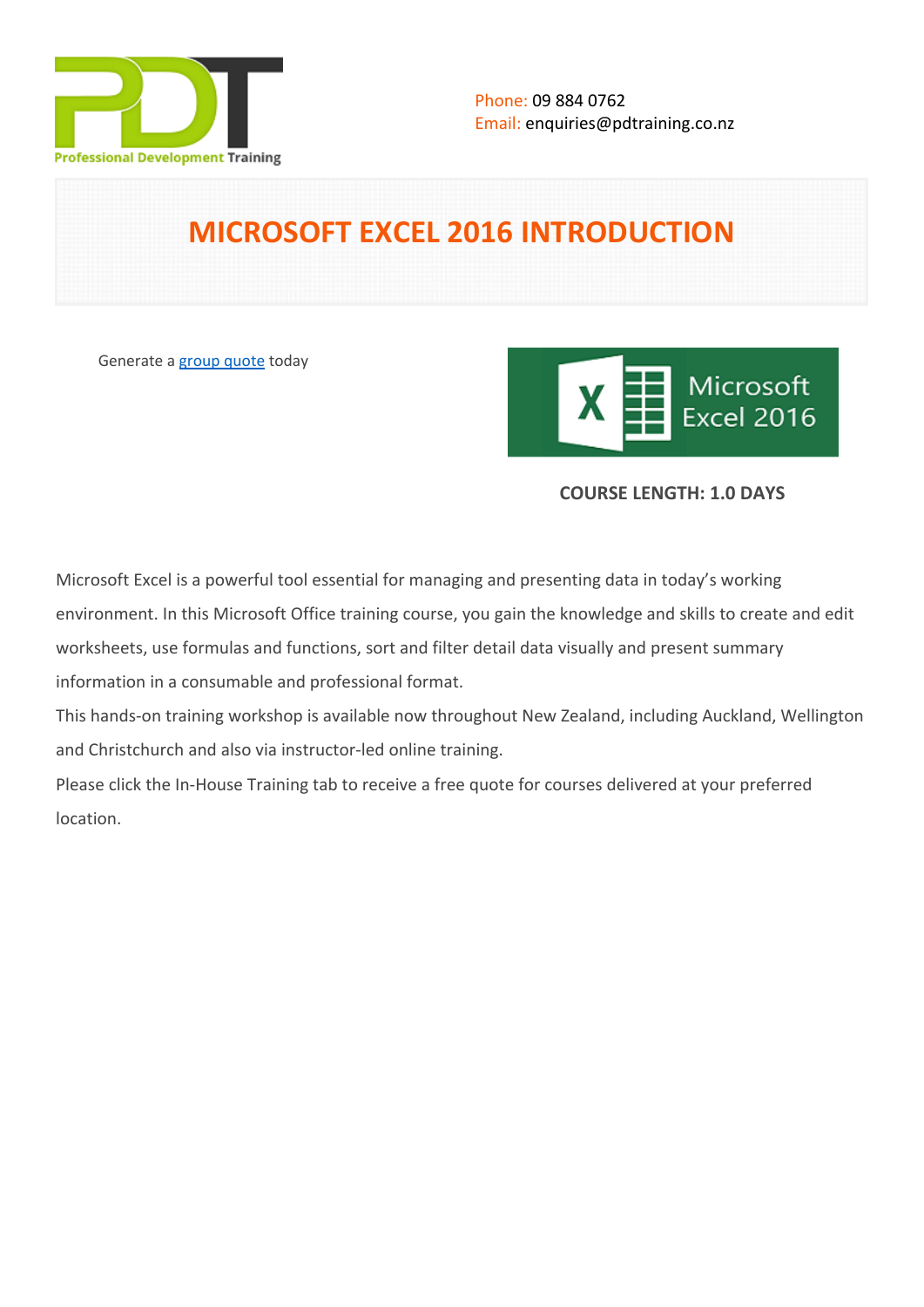# **MICROSOFT EXCEL 2016 INTRODUCTION COURSE OUTLINE**

## **FOREWORD**

This course is designed to give users a good introduction to the basic concepts of Excel. It explores the

structure of the Excel workbook and demonstrates basic techniques required for working with

spreadsheets.

## **OUTCOMES**

The PD Training Microsoft Excel 2016 Introduction Training Course is designed for students who want to gain the necessary skills to create, edit, format, and print basic Microsoft Excel worksheets.

## **After completing this course, participants will have learned to:**

- Create a Basic Worksheet
- Create Formulas in a Worksheet
- Insert Functions in a Worksheet
- Manipulate Data
- Insert, Manipulate, and Delete Cells, Columns, and Rows
- Search for and Replace Data
- Spell Check a Worksheet
- Modify Fonts
- Add Borders and Colours to Cells
- Apply Number Formats
- Align Cell Contents
- Define the Basic Page Layout for a Workbook
- Refine the Page Layout and Apply Print Options
- Manage the View of Worksheets and Workbooks
- Customise General and Language Options
- Customise Formula Options
- Customise Proofing and Save Options
- Customise the Ribbon and Quick Access Toolbar
- Customise the Functionality of Excel by Enabling Add-Ins
- Customise Advanced and Trust Centre Options

### **MODULES**

# **Lesson 1: Getting Started with Microsoft Excel 2016**

- Identify the Elements of the Excel Interface
- Create a Basic Worksheet
- Use the Help System

## **Lesson 2: Performing Calculations**

- Create Formulas in a Worksheet
- Insert Functions in a Worksheet
- Reuse Formulas